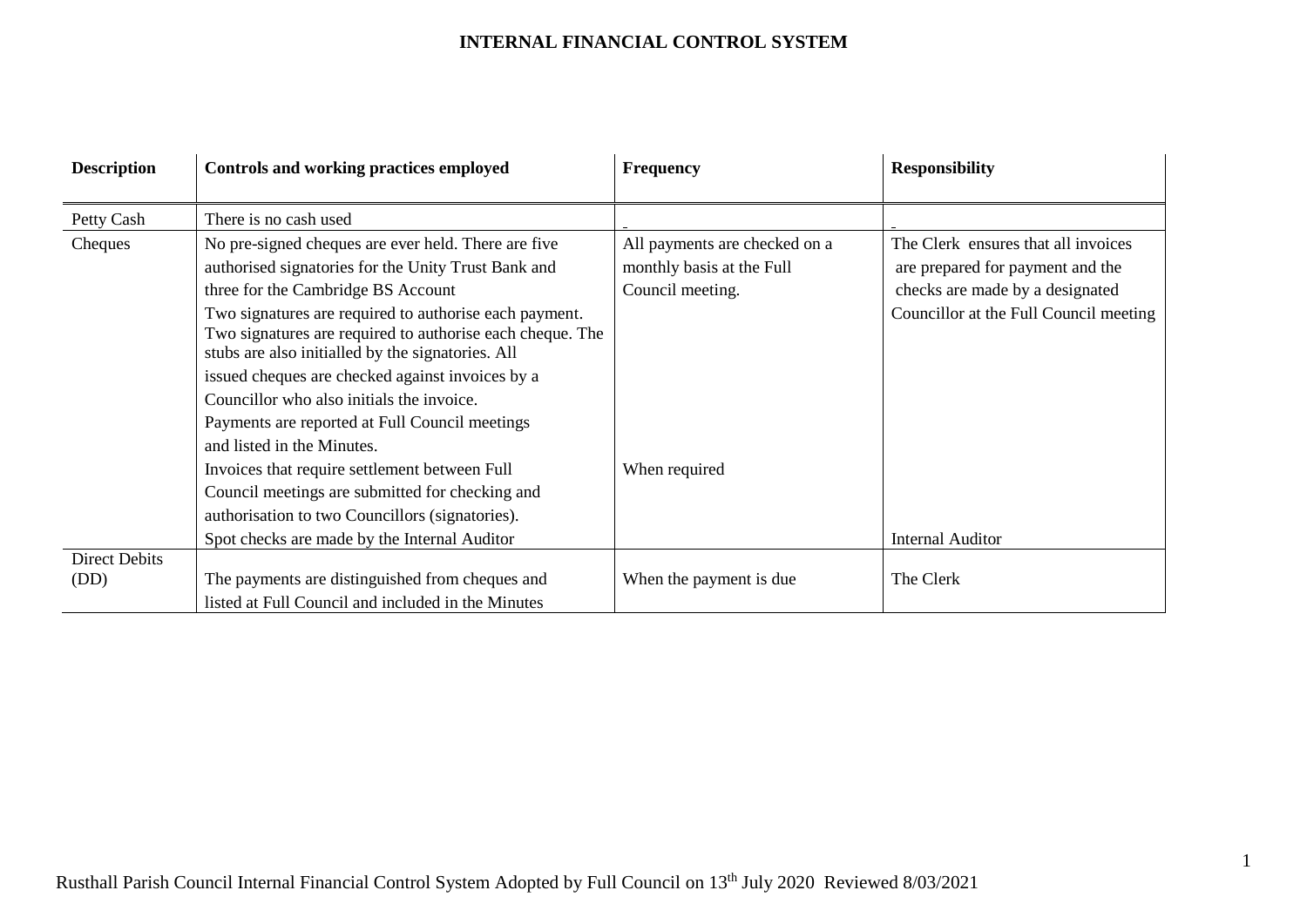| <b>Description</b>            | Controls and working practices employed                                                                                                                                                                                                                                                                                                                   | Frequency                                                                                                                                                         | <b>Responsibility</b>                                                                                                                               |
|-------------------------------|-----------------------------------------------------------------------------------------------------------------------------------------------------------------------------------------------------------------------------------------------------------------------------------------------------------------------------------------------------------|-------------------------------------------------------------------------------------------------------------------------------------------------------------------|-----------------------------------------------------------------------------------------------------------------------------------------------------|
| Expenses                      | Councillors are allowed travel expenses.<br>Any other expenses claim by a councillor<br>requires prior authorisation by the Finance<br>Committee or Full Council.<br>Any claim for expenses by a Councillor is submitted                                                                                                                                  | Claims are normally made on the<br>occasion of an unusual expense (e.g.<br>attendance at training).<br>The Clerk submits a claim in<br>writing for their mileage. | It is the Clerk's responsibility to<br>check any claims.<br>The Clerk's monthly claims are<br>checked<br>by a Councillor.                           |
| Pre Authorised<br>Expenditure | in writing to the Clerk<br>The Clerk has authority to incur any item of<br>expenditure up to £500. Any two of the Chairman,<br>the Vice Chairman and the Clerk have the authority<br>to incur any expenditure up to $£1000$ where it is in<br>their view necessary or desirable to act without<br>delay.<br>The Chairman's allowance is to be used at the | As required<br>As required                                                                                                                                        | The Clerk<br>The Chairman, Vice-Chairman or<br>clerk<br>The Chairman (Usually in discussion                                                         |
| <b>Bank Accounts</b>          | discretion of the Chairman<br>The Parish Council has;<br>A Unity Trust Bank Account, a Cambridge Building<br>Society Accounts and an account at the Hampshire Trust.<br>Balances are provided to Full Council on a monthly<br>basis and to the Finance Committee when it meets.<br>The Accounts are checked by the Internal Auditor                       | Monthly<br>Monthly<br>Annually                                                                                                                                    | with the Clerk)<br>The Clerk and designated Councillor<br>who initials that the accounts<br>balance as seen<br>The Clerk<br><b>Internal Auditor</b> |
| <b>VAT</b>                    | and submitted on the Annual Return to the<br><b>External Auditor</b><br>A computerised report is submitted every year to HMRC<br>The funds are received by BACS payment direct into<br>the Parish Council's current account.                                                                                                                              | Annually<br>Annually                                                                                                                                              | <b>External Auditor</b><br>The Clerk                                                                                                                |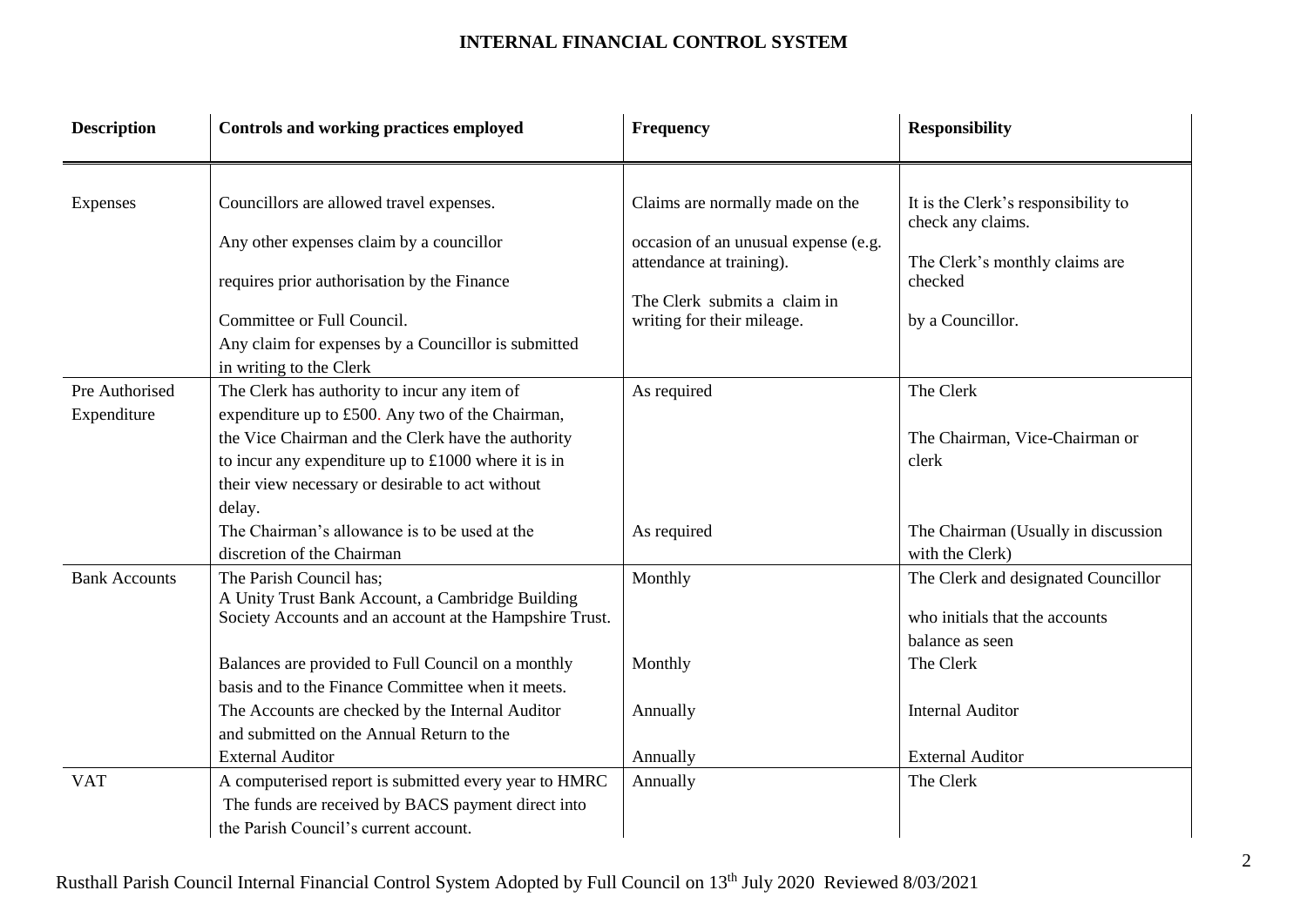| <b>Description</b> | Controls and working practices employed                                                              | Frequency | <b>Responsibility</b>             |
|--------------------|------------------------------------------------------------------------------------------------------|-----------|-----------------------------------|
|                    |                                                                                                      |           |                                   |
| Salaries and       |                                                                                                      |           |                                   |
| <b>PAYE</b>        | Salary scales agreed annually by Full Council in                                                     | Monthly   | Prepared by the Clerk and checked |
|                    | accordance with National Association of Local                                                        |           | by the Full Council               |
|                    | Councils and calculated pro rata to agreed hours                                                     |           |                                   |
|                    | worked per 37 hour week (currently 25 for the                                                        |           |                                   |
|                    | Clerk and 10 hours for the Deputy Clerk).                                                            |           |                                   |
|                    | Deductions for Tax, NI and Employer's NI are                                                         | Monthly   | The Clerk                         |
|                    | calculated using HMRC software (Due to be outsourced<br>in April 2021). Salaries are paid monthly by |           |                                   |
|                    | electronic transfer.                                                                                 | Monthly   | The Clerk                         |
|                    | Employees tax, NI and employees NI is paid                                                           |           |                                   |
|                    | monthly to HMRC by bank transfer. NEST is used for                                                   |           |                                   |
|                    | pension savings, 3% from RPC and 5% from Clerk and                                                   |           |                                   |
|                    | Deputy Clerk. This is paid by DD                                                                     |           |                                   |
|                    | Employment contracts are reviewed.                                                                   | Annually  | Checked by two Councillors        |
| Invoicing process  | All work carried out on behalf of the Parish Council                                                 | Monthly   | The Clerk and Councillor          |
|                    | is authorised before either by a contract or by a                                                    |           |                                   |
|                    | firm quotation. All invoices are paid on a monthly                                                   |           |                                   |
|                    | basis and are checked by a Councillor                                                                |           |                                   |
|                    | (see cheques).                                                                                       |           |                                   |
| <b>Bank</b>        |                                                                                                      |           |                                   |
| reconciliation     | Monthly reconciliation between bank statements                                                       | Monthly   | The Clerk and a Councillor        |
|                    | and the accounts are carried out by the Clerk to                                                     |           |                                   |
|                    | ensure accuracy. The statements and a form of                                                        |           |                                   |
|                    | accounts are then produced and a councillor                                                          |           |                                   |
|                    | Councillor initials the statements to confirm that it                                                |           |                                   |
|                    | has been seen and agreed.                                                                            |           |                                   |